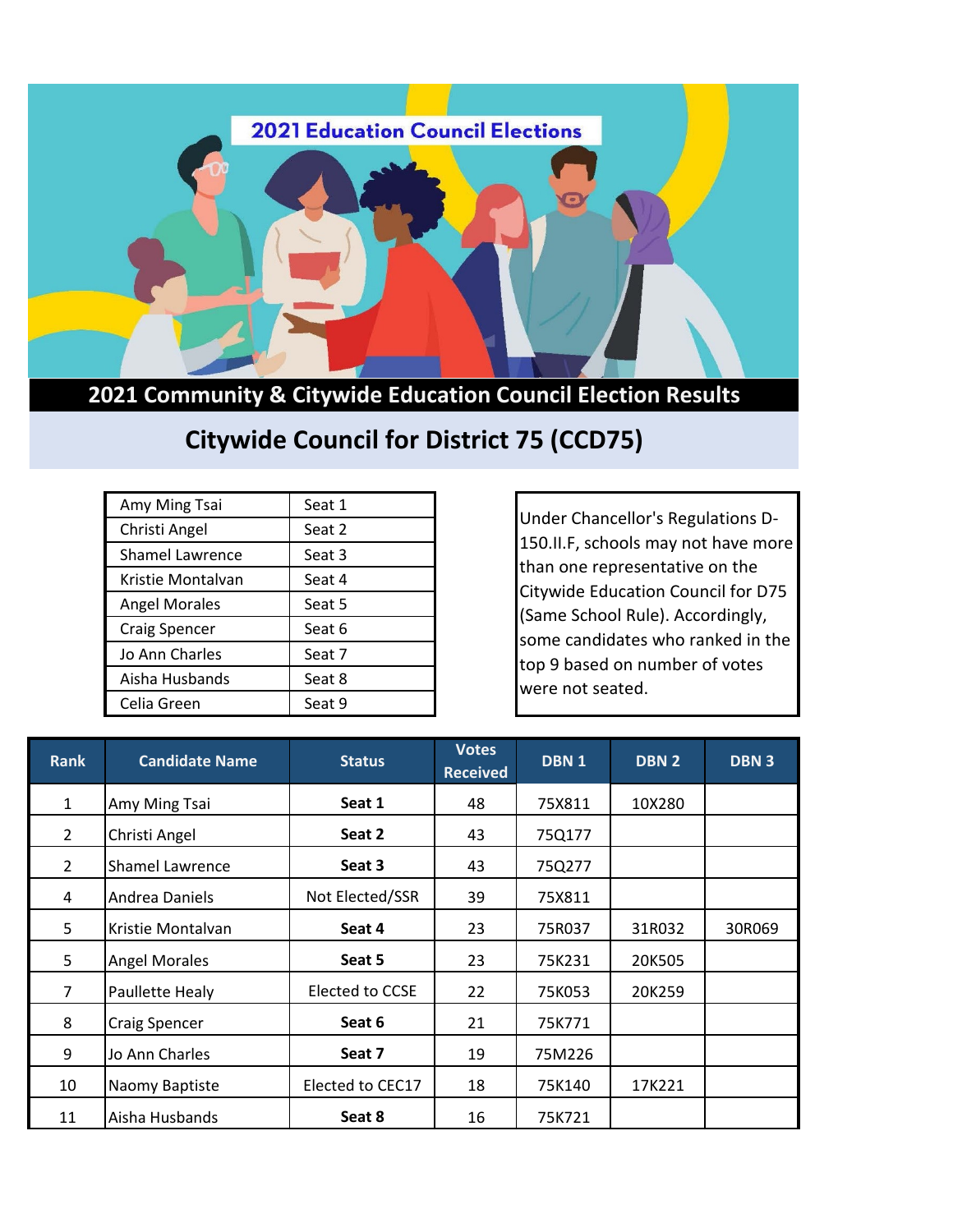| 11 | Celia Green                | Seat 9      | 16             | 75K369 |        |        |
|----|----------------------------|-------------|----------------|--------|--------|--------|
| 13 | Carmen Santiago            | Not Elected | 15             | 75X168 |        |        |
| 14 | Diana Carpio               | Not Elected | 14             | 75Q993 |        |        |
| 15 | Maria Garcia               | Not Elected | 13             | 75X352 | 12X251 |        |
| 15 | Yanira Alameda             | Not Elected | 13             | 75M811 | 02M425 |        |
| 15 | Anna Di Bona               | Not Elected | 13             | 75R373 |        |        |
| 18 | Denise Jackson             | Not Elected | 12             | 75X723 | 08X131 |        |
| 18 | Lauren Curtis              | Not Elected | 12             | 75K231 |        |        |
| 18 | Sharon Covino              | Not Elected | 12             | 75R025 |        |        |
| 21 | Nicole Smith               | Not Elected | 11             | 75K371 | 11X545 | 11X566 |
| 21 | Nia Moore Hines            | Not Elected | 11             | 75Q256 |        |        |
| 21 | Liza Frazer                | Not Elected | 11             | 75M035 |        |        |
| 24 | Adriano Joseph             | Not Elected | 10             | 75X188 | 12X463 |        |
| 24 | Abygail Ortiz              | Not Elected | 10             | 75K373 | 13K674 |        |
| 24 | Phillippa Bowden           | Not Elected | 10             | 75X723 |        |        |
| 24 | Ayotilewa Efuniyi          | Not Elected | 10             | 75R373 | 31R009 |        |
| 28 | Shephathiah Townsend       | Not Elected | 9              | 75M094 | 02M340 |        |
| 28 | <b>Brittany Martinez</b>   | Not Elected | 9              | 75M138 | 06M048 |        |
| 28 | Julie Barreto              | Not Elected | 9              | 75X168 |        |        |
| 31 | Noelle Torres-Cintron      | Not Elected | 8              | 75X596 |        |        |
| 32 | Safiya Bishop              | Not Elected | 7              | 75K396 | 13K492 |        |
| 32 | <b>Mercy Castro</b>        | Not Elected | 7              | 75Q075 |        |        |
| 32 | <b>Ebony Mckoy</b>         | Not Elected | $\overline{7}$ | 75M226 |        |        |
| 32 | Jamarr Smith               | Not Elected | 7              | 75M094 |        |        |
| 36 | <b>Constantina Burrows</b> | Not Elected | 6              | 75Q256 |        |        |
| 36 | Anika Corse                | Not Elected | 6              | 75X723 |        |        |
| 36 | Lizbeth Matias             | Not Elected | 6              | 75K373 | 21K410 |        |
| 36 | <b>Vivian Nunez</b>        | Not Elected | 6              | 75Q277 |        |        |
| 36 | Pamela Woodson             | Not Elected | 6              | 75X721 |        |        |
| 41 | Irina Kourilova            | Not Elected | 5              | 75K771 |        |        |
| 41 | Joane Lawrence             | Not Elected | 5              | 75K771 |        |        |
| 41 | Kiswauna Orr               | Not Elected | 5              | 75X352 |        |        |
| 41 | Nina Vaughan               | Not Elected | 5              | 75M226 | 03M075 |        |